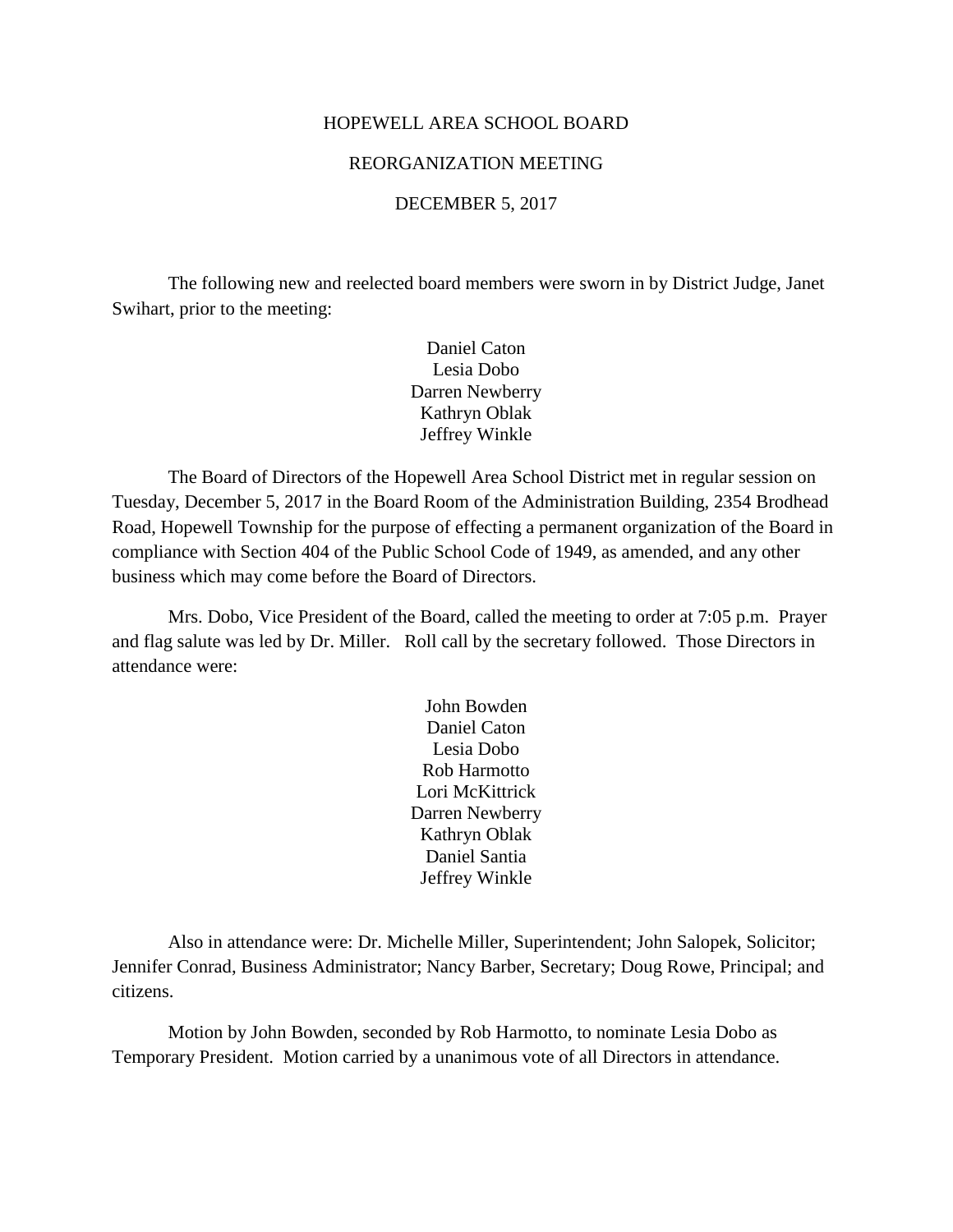Mrs. Dobo called for nominations for President. Motion by Lori McKittrick to nominate Lesia Dobo as President of the Board. There being no other nominations for President, Motion by John Bowden, second by Rob Harmotto, nominations for President closed.

Roll Call vote for Lesia Dobo as President of the Board of Directors. Motion carried unanimously by an affirmative vote of all Directors present.

Mrs. Dobo called for nominations for Vice President. Motion by Rob Harmotto to nominate John Bowden as Vice President of the Board. There being no other nominations for Vice President, Motion by Jeff Winkle, seconded by Daniel Santia, nominations for Vice President closed.

Roll call vote for John Bowden as Vice President of the Board of Directors. Motion carried unanimously by an affirmative vote of all Directors present.

At this time Dr. Miller and Mrs. Conrad reviewed the agenda in its entirety.

# **Education/Curriculum/Instruction**: Mrs. Dobo, Chair

- 1. Informational:
	- a. 2017-2018 December enrollment figures.
	- b. December 2017 Activities Calendars for all buildings.
	- c. BVIU School Board Notes for November, 2017.

**Legislative**: Mr. Winkle, Chair; Ms. McKittrick, Co-Chair

Recommendation to approve the following:

- 1. Work and Business meeting dates for discussion and conducting any other general business that may come before the Board of Directors, as presented. (**Attachment**)
- 2. Board President will identify new chair and co-chair for each committee.

**Personnel**: Mr. Harmotto, Chair

Recommendation to approve the following:

- 1. Employment of Loretta Andrews as a substitute custodian, effective November 16, 2017.
- 2. Employment of Melina Bufalini as a lifeguard, effective November 15, 2017.
- 3. Resignation of Anthony Altieri, custodian, effective December 31, 2017.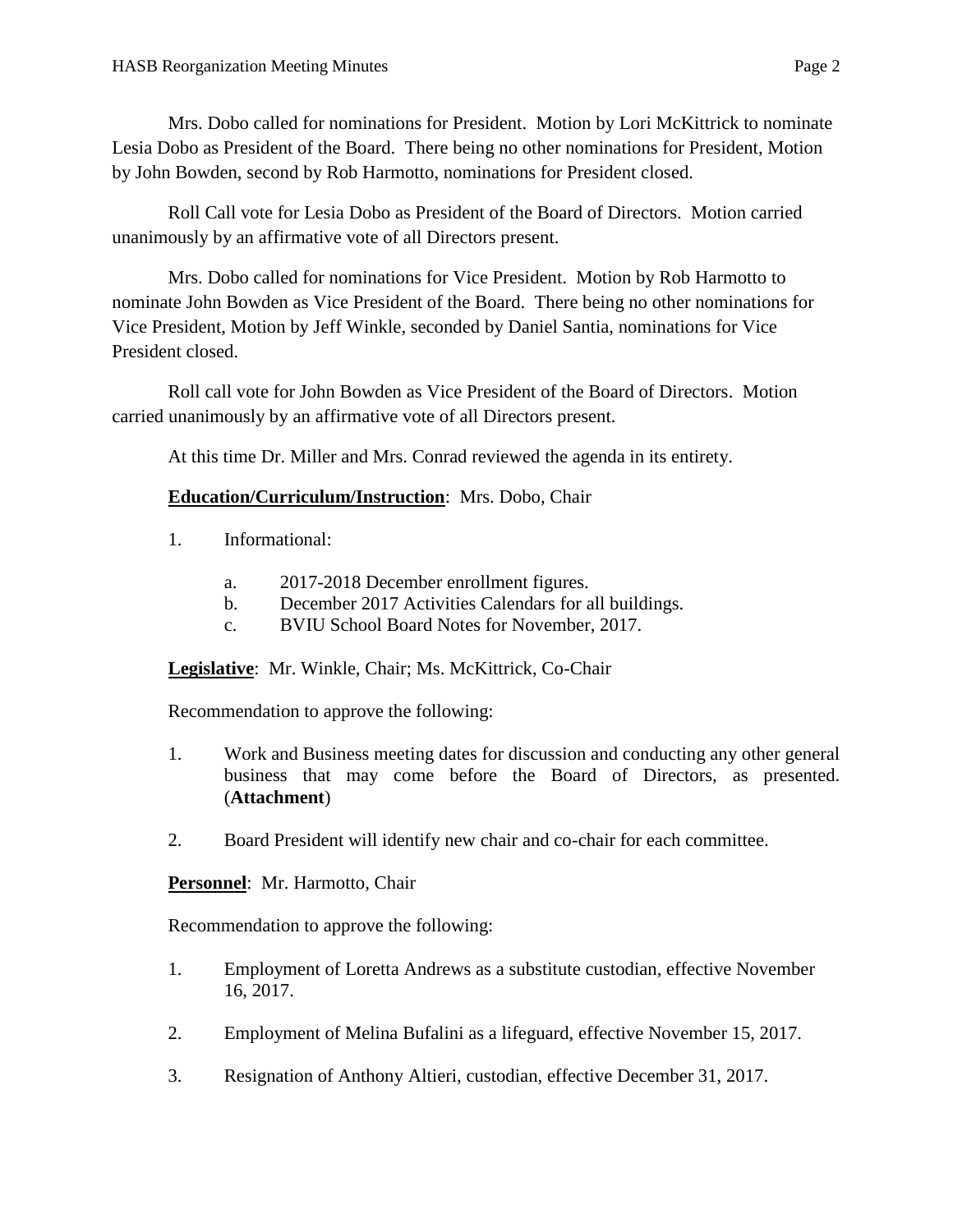4. Employment of Belinda Pleslusky as a transportation aide, effective November 15, 2017.

The following items are for action on December 19, 2017.

# **Education/Curriculum/Instruction:**

Recommendation to approve the following:

- 1. Dual Enrollment Agreement by and between the Hopewell Area School District and Robert Morris University.
- 2. Free school privileges for Bryce Nickols to attend Hopewell Elementary School for the remainder of the 2017-2018 school year.

# **Buildings and Grounds**:

Recommendation to approve the following:

1. Host Ed Camp Pittsburgh on Saturday, March 24, 2018 from 8:00 a.m. until 2:00 p.m. at the Junior High School for educators from various districts to participate in personalized professional development. Mrs. Kylee Babish, Junior High teacher, will be organizing this event.

# **Finance and Budget**:

Recommendation to approve the following:

- 1. Appointment of Diane Palsa as Delinquent Real Estate Tax Collector for Hopewell Township for 2016 school taxes for period December 31, 2017 through April 15, 2018.
- 2. Appointment of Mary Ellen Oros as Delinquent Real Estate Tax Collector for Independence Township for 2016 school taxes for period December 31, 2017 through April 15, 2018.
- 3. Appointment of Pam Petrella as Delinquent Real Estate Tax Collector for Raccoon Township for 2016 school taxes for period December 31, 2017 through April 15, 2018.
- 4. Contract with BerkOne to process the District's Act 80 records at an approximate cost of \$732.00.
- 5. Request of Walter Gray to purchase tax parcel #65-001-0903.000 located at 644 Monaca Road out of repository. The 2015-2016 and prior years taxes shall be exonerated.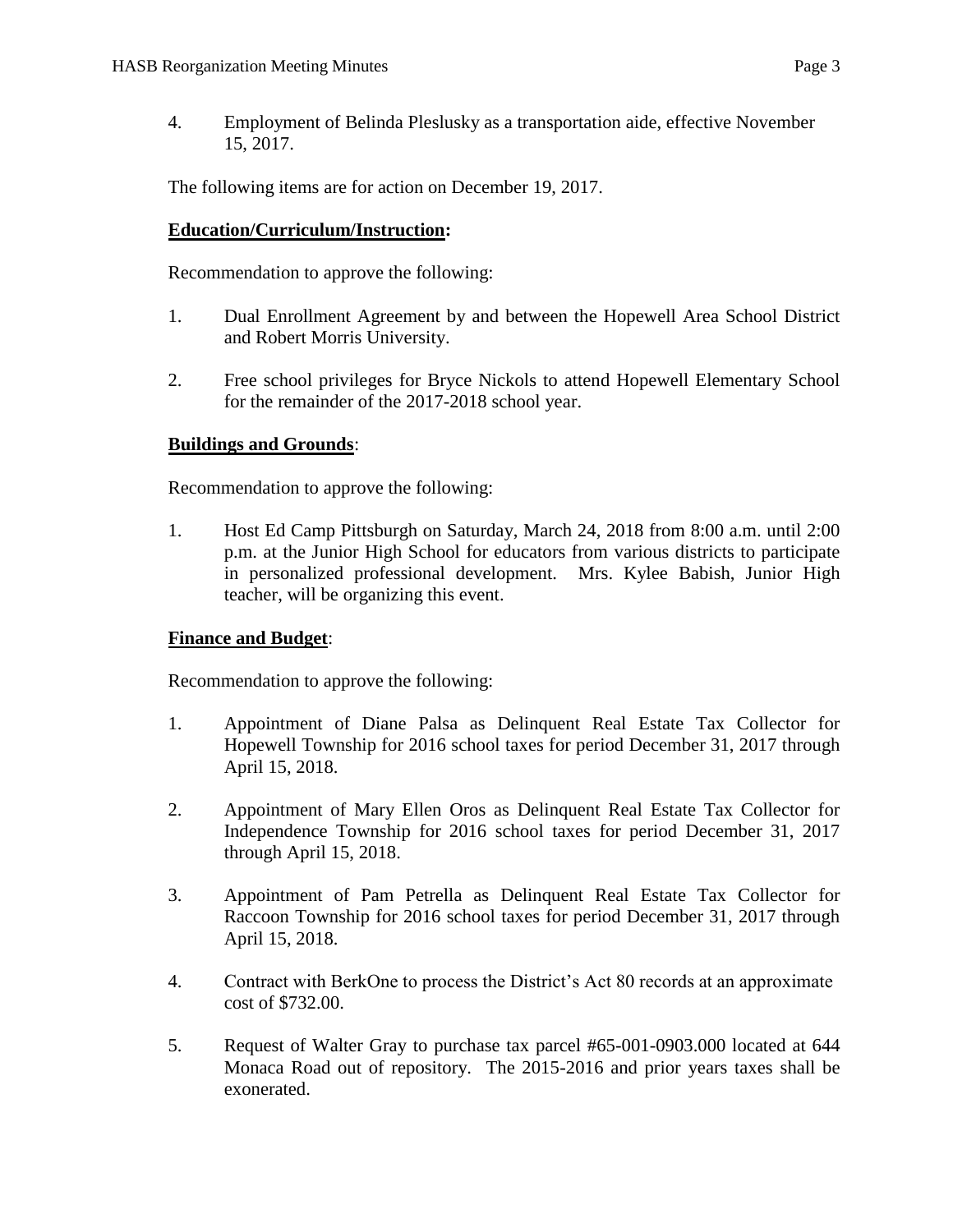#### **VISITORS**

No visitors wished to address the Board.

At this time Dr. Miller returned to Legislative for action items.

### **Legislative by Mr. Winkle**

## **MOTION #1**

By Jeff Winkle, seconded by John Bowden, to schedule the next Board meeting for December 19, 2017. MOTION carried unanimously by an affirmative vote of all Directors in attendance.

At this time Mrs. Dobo gave a tentative list of Committee Chairs and Co-Chairs.

| Education/Curriculum/Instruction: | Jeff Winkle, Chair – Rob Harmotto, Co-Chair      |
|-----------------------------------|--------------------------------------------------|
| Athletics:                        | Darren Newberry, Chair - Daniel Santia, Co-Chair |
| Buildings/Grounds                 | Daniel Santia, Chair - Lesia Dobo, Co-Chair      |
| Finance/Budget                    | Lori McKittrick, Chair - John Bowden, Co-Chair   |
| Legislative                       | Kathryn Oblak, Chair – Daniel Caton, Co-Chair    |
| Personnel                         | Rob Harmotto, Chair - Lori McKittrick, Co-Chair  |
| Transportation                    | Jeff Winkle, Chair - Kathryn Oblak, Co-Chair     |

## **Personnel by Mr. Harmotto**

## **MOTION #2**

By Rob Harmotto, seconded by Jeff Winkle, to approve the employment of Loretta Andrews as a substitute custodian, effective November 16, 2017. MOTION carried unanimously by an affirmative vote of all Directors in attendance.

#### **MOTION #3**

By Rob Harmotto, seconded by Lori McKittrick, to approve the employment of Melina Bufalini as a lifeguard, effective November 15, 2017. MOTION carried unanimously by an affirmative vote of all Directors in attendance.

#### **MOTION #4**

By Rob Harmotto, seconded by John Bowden, to accept the resignation of Anthony Altieri, custodian, effective December 31, 2017. MOTION carried unanimously by an affirmative vote of all Directors in attendance.